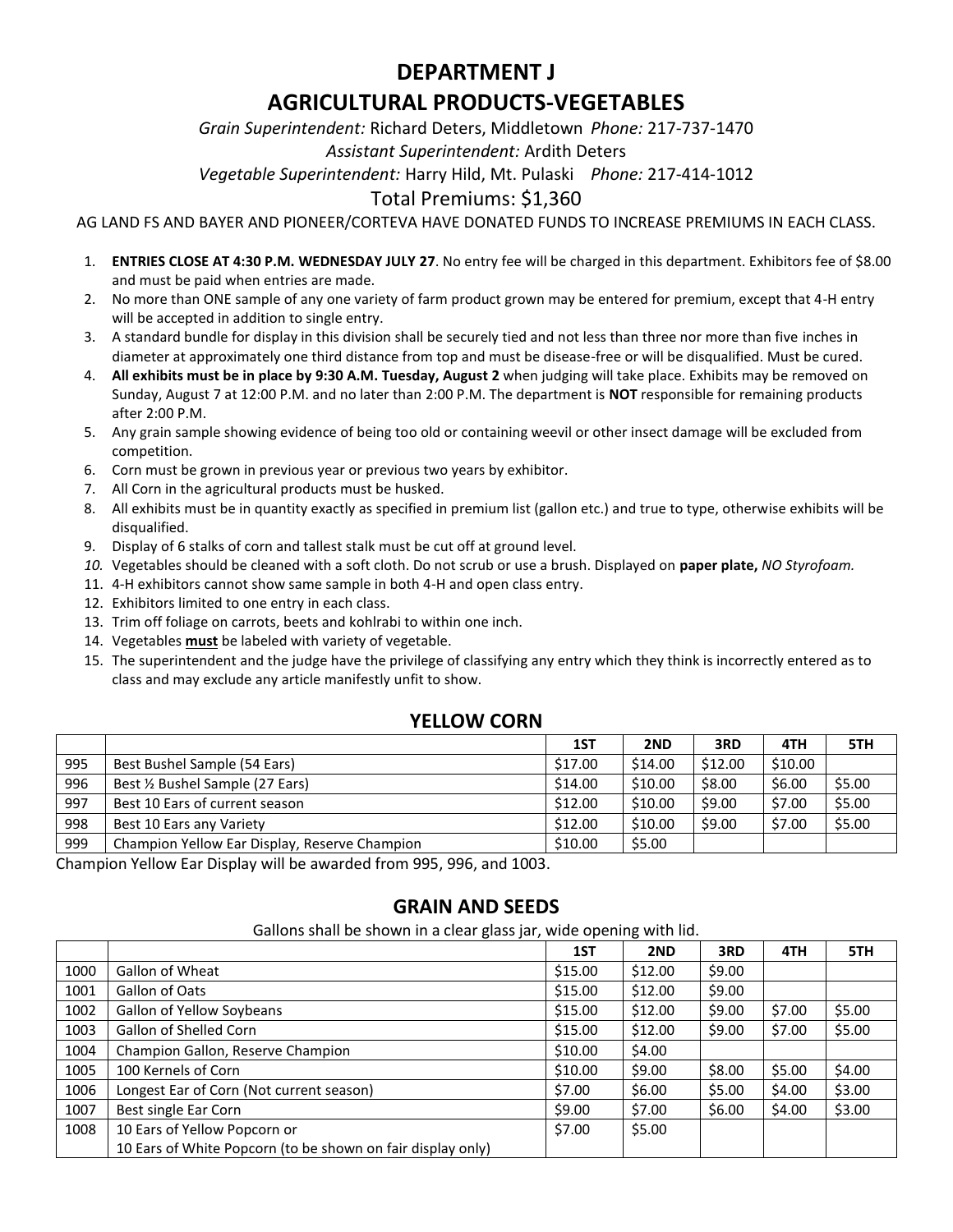# **FORAGE CROPS**

All Hay slices must go through a baler

Bundles must be 3-5" and between 25-30" in length

|      |                                                                 | 1ST     | 2ND     | 3RD     | 4TH     | 5TH     |
|------|-----------------------------------------------------------------|---------|---------|---------|---------|---------|
| 1009 | Bundle of Wheat, cured                                          | \$10.00 | \$6.00  | \$5.00  |         |         |
| 1010 | Bundle of Oats, cured                                           | \$10.00 | \$6.00  | \$5.00  |         |         |
| 1011 | Bundle of Alfalfa, cured                                        | \$9.00  | \$6.00  | \$5.00  |         |         |
| 1012 | Bundle of Red Clover, cured                                     | \$9.00  | \$6.00  | \$5.00  |         |         |
| 1013 | Champion Bundle                                                 | \$10.00 |         |         |         |         |
| 1014 | 10 Stems of Soybeans (securely tied in at least 2 places and no | \$16.00 | \$14.00 | \$12.00 | \$11.00 | \$10.00 |
|      | roots attached)                                                 |         |         |         |         |         |
| 1015 | Display of 6 stalks of corn (with ears)                         | \$16.00 | \$14.00 | \$12.00 | \$11.00 | \$10.00 |
| 1016 | Tallest stalk of corn (cut off at ground level) Ear attached    | \$8.00  | \$6.00  | \$5.00  | \$4.00  |         |
| 1017 | Slice of baled Alfalfa Hay IN BOX                               | \$8.00  | \$6.00  | \$5.00  |         |         |
| 1018 | Slice of baled Mixed Hay IN BOX                                 | \$8.00  | \$6.00  | \$5.00  |         |         |
| 1019 | Champion Hay                                                    | \$10.00 |         |         |         |         |

#### **GRAIN DISPLAY**

1st<sub>-</sub>\$25.00, 2<sup>nd</sup>- \$20.00

 The display will consist of two bundles **cured**, two quarts of threshed grain, and five ears of yellow corn. Bundles will be the same size as that specified in the rules and can be grain, hay or grass bundles. The threshed grain will be displayed in clear glass quart jars and can be any two of the following: corn, soybeans, wheat, or oats. Five ears of yellow corn must also be included in the display. The display will be limited to a 40" x 36" area and may have any type of background or decorations.

### **VEGETABLES**

#### Vegetables **must** be labeled with variety of vegetable.

|      |                                                                                 | 1ST     | 2ND     | 3RD     | 4TH    |
|------|---------------------------------------------------------------------------------|---------|---------|---------|--------|
| 1021 | 12 Pods Green Beans                                                             | \$8.00  | \$7.00  | \$6.00  | \$4.50 |
| 1022 | Five any other Vegetables, any variety not listed (label as to variety)         | \$7.00  | \$6.00  | \$5.00  |        |
| 1023 | <b>Five Red Beets</b>                                                           | \$7.00  | \$6.00  | \$5.00  |        |
| 1024 | Cabbage, one head                                                               | \$7.00  | \$6.00  | \$5.00  |        |
| 1025 | <b>Five Carrots</b>                                                             | \$7.00  | \$6.00  | \$5.00  |        |
| 1026 | <b>Five Pickling Cucumbers</b>                                                  | \$8.00  | \$7.00  | \$6.00  | \$4.50 |
| 1027 | <b>Five Slicing Cucumbers</b>                                                   | \$8.00  | \$7.00  | \$6.00  | \$4.50 |
| 1028 | Five Red Onions, display with dry skins                                         | \$8.00  | \$7.00  | \$6.00  | \$4.50 |
| 1029 | Five White Onions, display with dry skins                                       | \$8.00  | \$7.00  | \$6.00  | \$4.50 |
| 1030 | Five Yellow Onions, display with dry skins                                      | \$8.00  | \$7.00  | \$6.00  | \$4.50 |
| 1031 | Five Bell Peppers, any color (Must be uniform)                                  | \$8.00  | \$7.00  | \$6.00  | \$4.50 |
| 1032 | Five Peppers, All Others (label as to variety)                                  | \$8.00  | \$7.00  | \$6.00  | \$4.50 |
| 1033 | <b>Five Red Potatoes</b>                                                        | \$8.00  | \$7.00  | \$6.00  | \$4.50 |
| 1034 | Five White or Gold Potatoes                                                     | \$8.00  | \$7.00  | \$6.00  | \$4.50 |
| 1035 | Two Sugar Pie Pumpkin                                                           | \$7.00  | \$6.00  | \$5.00  |        |
| 1036 | Pumpkin, Largest, Any Variety                                                   | \$7.00  | \$6.00  | \$5.00  |        |
| 1037 | Two Squash, any variety                                                         | \$7.00  | \$6.00  | \$5.00  |        |
| 1038 | Five Ears Sweet Corn (with husks)                                               | \$8.00  | \$7.00  | \$6.00  | \$4.50 |
| 1039 | <b>Five Slicing Tomatoes</b>                                                    | \$8.00  | \$7.00  | \$6.00  | \$4.50 |
| 1040 | 12 Small Tomatoes (cherry-patio type)                                           | \$8.00  | \$7.00  | \$6.00  | \$4.50 |
| 1041 | Three Zucchini                                                                  | \$8.00  | \$7.00  | \$6.00  | \$4.50 |
| 1042 | Bushel display of fresh vegetables to consist of a decorated bushel basket      | \$16.00 | \$12.00 | \$11.00 | \$9.00 |
|      | containing a well-balanced assortment of not less than 7 or more than 10        |         |         |         |        |
|      | vegetables from a vegetable garden. You may use more than one variety of a      |         |         |         |        |
|      | kind. The baskets will be tipped to resemble horns. Varieties must be on label. |         |         |         |        |
| 1043 | Best in Show Vegetable                                                          | \$14.00 |         |         |        |

**All Premium Checks will be mailed. No Checks will be picked up on Sunday.**